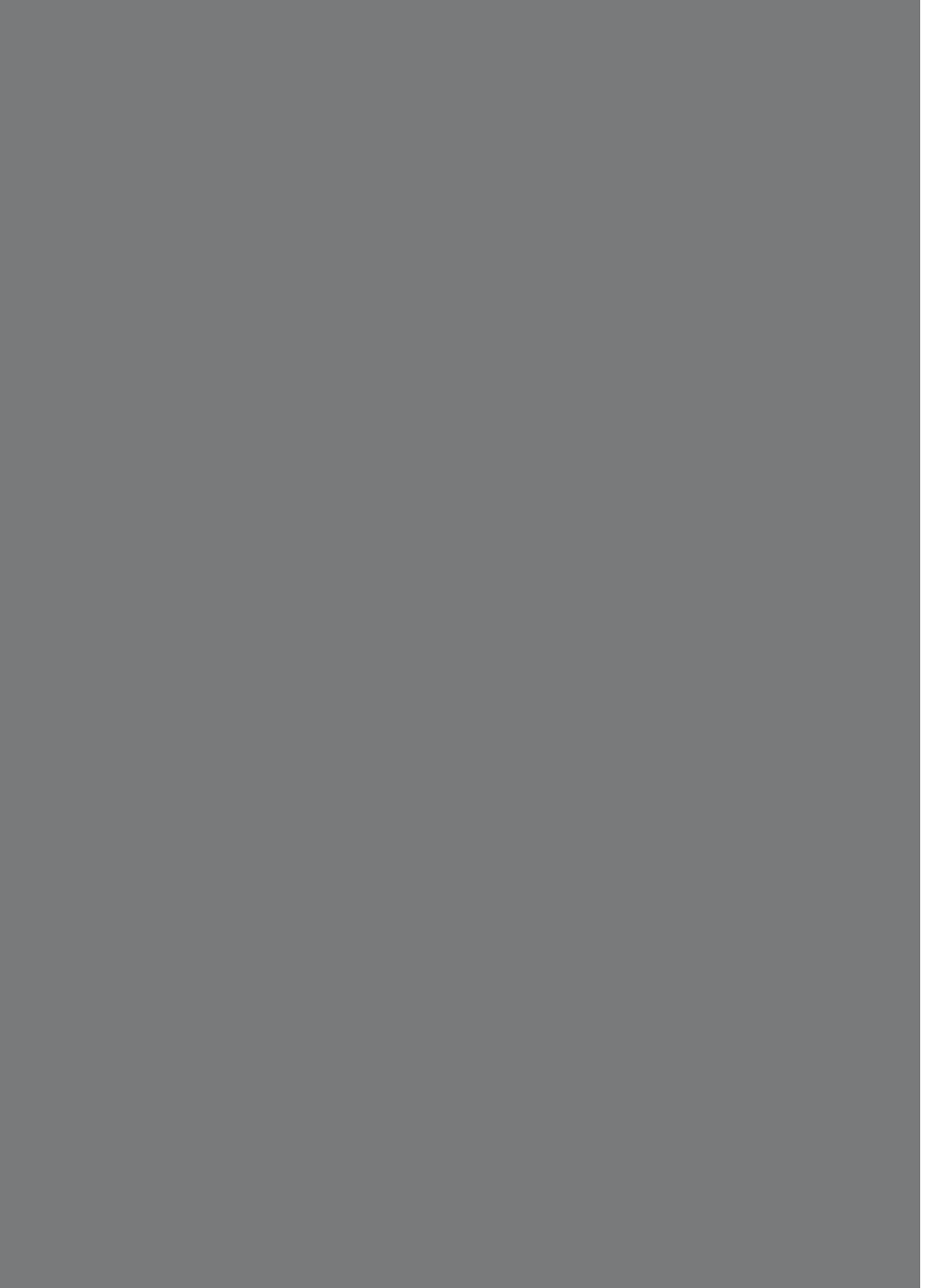# **Chapter 5: Functioning of State Public Sector Enterprises**

# **SUMMARY OF FINANCIAL PERFORMANCE OF STATE PUBLIC ENTERPRISES**

# **5.1 Introduction**

This Chapter presents the financial performance of 'Government Companies', 'Statutory Corporations' and 'Government Controlled Other Companies'. The term State Public Sector Enterprises (SPSEs) encompasses the State Government owned companies set up under the Companies Act, 2013 and Statutory Corporations setup under the statutes enacted by the Parliament and State legislature.

A Government Company is defined in Section 2(45) of the Companies Act, 2013 as a Company in which not less than 51 *per cent* of the paid-up share capital is held by Central Government, or by any State Government or Governments, or partly by the Central Government and partly by one or more State Governments, and includes a Company which is a subsidiary of a Government Company.

Besides, any other Company owned or controlled, directly or indirectly, by the Central Government, or by any State Government or Governments, or partly by the Central Government and partly by one or more State Governments are referred to in this Report as Government controlled other Companies.

#### **5.2 Mandate**

Audit of 'Government Companies' and 'Government Controlled Other Companies' is conducted by the CAG under the provisions of Section 143(5) to 143(7) of the Companies Act, 2013 read with Section 19 of the CAG's (Duties, Powers and Conditions of Service) Act, 1971 and the Regulations made there under. Under the Companies Act, 2013, the CAG appoints the Chartered Accountants as Statutory Auditors for Companies and gives directions on the manner in which the accounts are to be audited. In addition, CAG has right to conduct a supplementary audit. The statutes governing some Statutory Corporations require their accounts to be audited only by CAG.

#### **5.3 Working and non-working SPSEs**

As on 31 March 2020, there were six SPSEs (all working Government companies) under the audit jurisdiction of the CAG in Mizoram as shown in **Table 5.1.**

| THIN CHEF D'UNIO VI DE DES IN FILIOINII |                      |                                                 |              |  |  |  |
|-----------------------------------------|----------------------|-------------------------------------------------|--------------|--|--|--|
| <b>Type of SPSEs</b>                    | <b>Working SPSEs</b> | $\vert$ Non-working SPSEs <sup>24</sup> $\vert$ | <b>Total</b> |  |  |  |
| Government Companies                    |                      |                                                 |              |  |  |  |
| <b>Total</b>                            |                      |                                                 |              |  |  |  |

#### **Table 5.1: Details of SPSEs in Mizoram**

**Table 5.2** below provides the comparative details of working SPSEs turnover and State GSDP for a period of three years ending 2019-20.

 $24$  Non-working SPSEs are those which have ceased to carry on their operations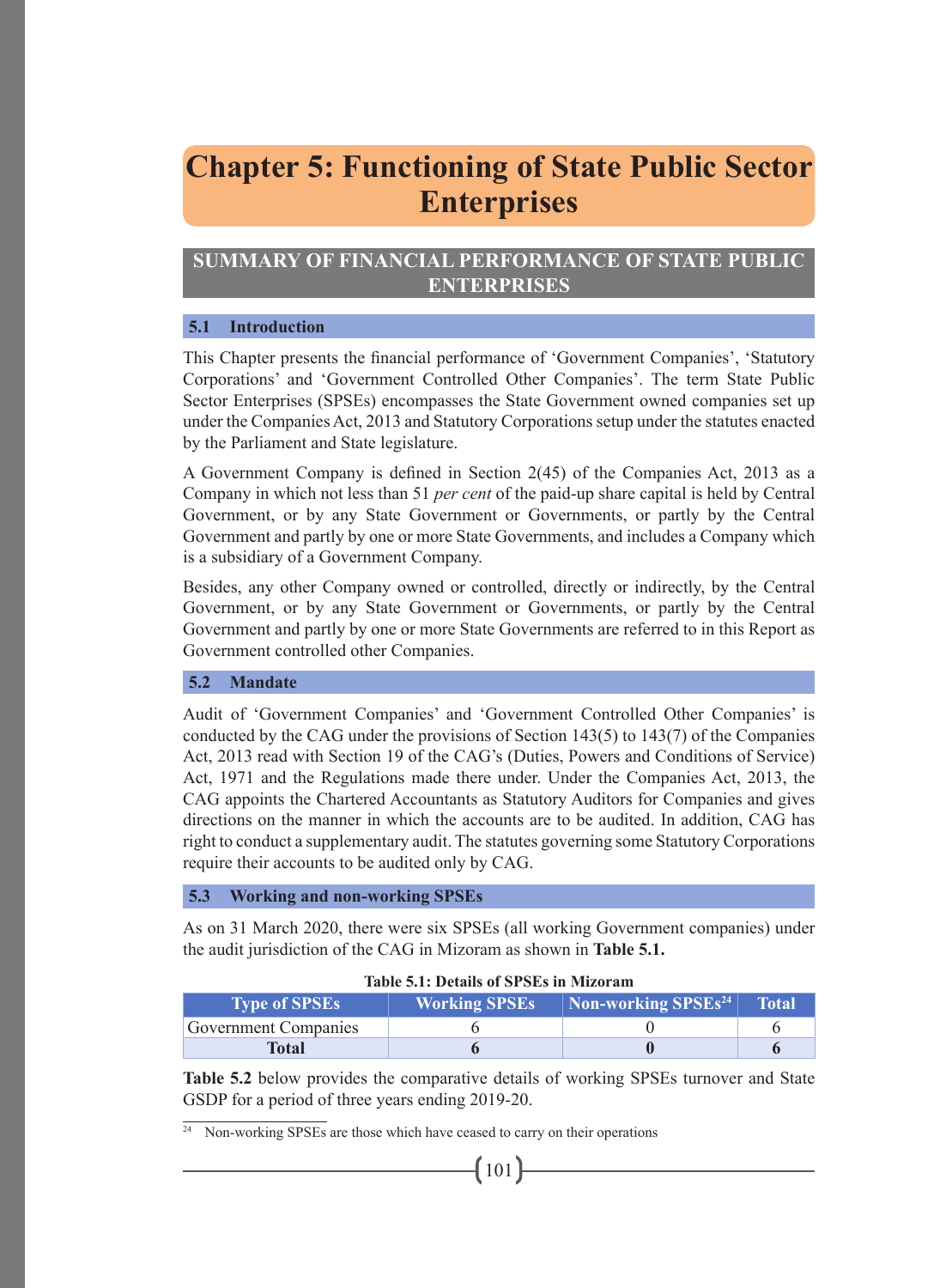|                                           |         |         | $(\bar{\xi}$ in crore) |
|-------------------------------------------|---------|---------|------------------------|
| <b>Particulars</b>                        | 2017-18 | 2018-19 | 2019-20                |
| SPSE <sub>s</sub> -Turnover <sup>25</sup> | 17.58   | 13.87   | 10.78                  |
| <b>GSDP</b>                               | 19,385  | 22,287  | 26,503                 |
| <b>Percentage of Turnover to GSDP</b>     | 0.09    | 0.06    | 0.04                   |

#### **Table 5.2: Contribution of SPSEs-turnover to GSDP**

*Source: As per latest finalised accounts of SPSEs.*

As could be noticed from the **Table** above, the contribution of SPSEs-turnover to GSDP over the past three years from 2017-18 to 2019-20 has shown a decreasing trend mainly due to gradual reduction in SPSE-turnover and continuous growth in GSDP during last three years. During 2019-20, the contribution of SPSEs-turnover to GSDP was meagre at 0.04 *per cent.* The major contributor to SPSEs-turnover during 2019-20 was Zoram Industrial Development Corporation Limited (₹ 9.72 crore).

### **5.4 Investment in SPSEs**

### **State Government's investment in SPSEs**

The State's investment in the SPSEs was by way of Equity Share Capital and Long Term Loans. The figures in respect of Equity Capital and Loans provided by the State Government as per the records of the SPSEs should agree with the corresponding figures appearing in the Finance Accounts of the State. In case of differences in the figures, the SPSEs concerned and the Finance Department should carry out reconciliation of differences. The position in this regard for last three years is given in **Table 5.3.**

# Table 5.3: Equity and Loans outstanding<sup>26</sup> as per the State Finance Accounts vis-à-vis **records of SPSEs for last three years**

|        |                |                          |                     |                |                          |                     |                |                          | $(\bar{\xi}$ in crore) |  |
|--------|----------------|--------------------------|---------------------|----------------|--------------------------|---------------------|----------------|--------------------------|------------------------|--|
| Year   | 2017-18        |                          |                     |                |                          | 2018-19             |                |                          | 2019-20                |  |
|        | <b>Amount</b>  |                          | Amount   Difference | Amount         |                          | Amount   Difference | <b>Amount</b>  | <b>Amount</b>            | <b>Difference</b>      |  |
|        | as per         | as per                   |                     | as per         | as per                   |                     | as per         | as per                   |                        |  |
|        | <b>Finance</b> | records                  |                     | <b>Finance</b> | records                  |                     | <b>Finance</b> | records                  |                        |  |
|        |                | <b>Accounts of SPSEs</b> |                     |                | <b>Accounts</b> of SPSEs |                     |                | <b>Accounts</b> of SPSEs |                        |  |
| Equity | 6.99           | 54.04                    | 47.05               | 6.99           | 54.04                    | 47.05               | 6.99           | 54.04                    | 47.05                  |  |
| Loans  | 35.77          | 10.35                    | 25.42               | 34.44          | 9.44                     | 25.00               | 33.02          | 9.44                     | 23.58                  |  |

*Source: As per State Finance Accounts and as per records of SPSEs.*

It can be noticed from the **Table** above that, during last three years (2017-18 to 2019-20), as per the records of SPSEs, the Equity investment given by the State Government remained constant at ₹ 54.04 crore while loans decreased from ₹ 10.35 crore in 2017-18 to ₹ 9.44 crore in 2019-20. However, as on 31 March 2020, there were differences in the figures of Equity ( $\overline{\xi}$  47.05 crore) and Loan ( $\overline{\xi}$  23.58 crore) as per two sets of records.

The State Government and the SPSEs concerned should take concrete steps to reconcile the differences in a time-bound manner. The Government should correct the system of financing the SPSEs and the Finance Accounts may be updated.

<sup>&</sup>lt;sup>25</sup> As per the latest finalised accounts of SPSEs as on  $30<sup>th</sup>$  September of respective years.

<sup>&</sup>lt;sup>26</sup> Figures of investment (equity and loans) as per SPSE-records are provisional and as provided by the SPSEs as none of the six SPSEs had finalised their current accounts during any of the last three years.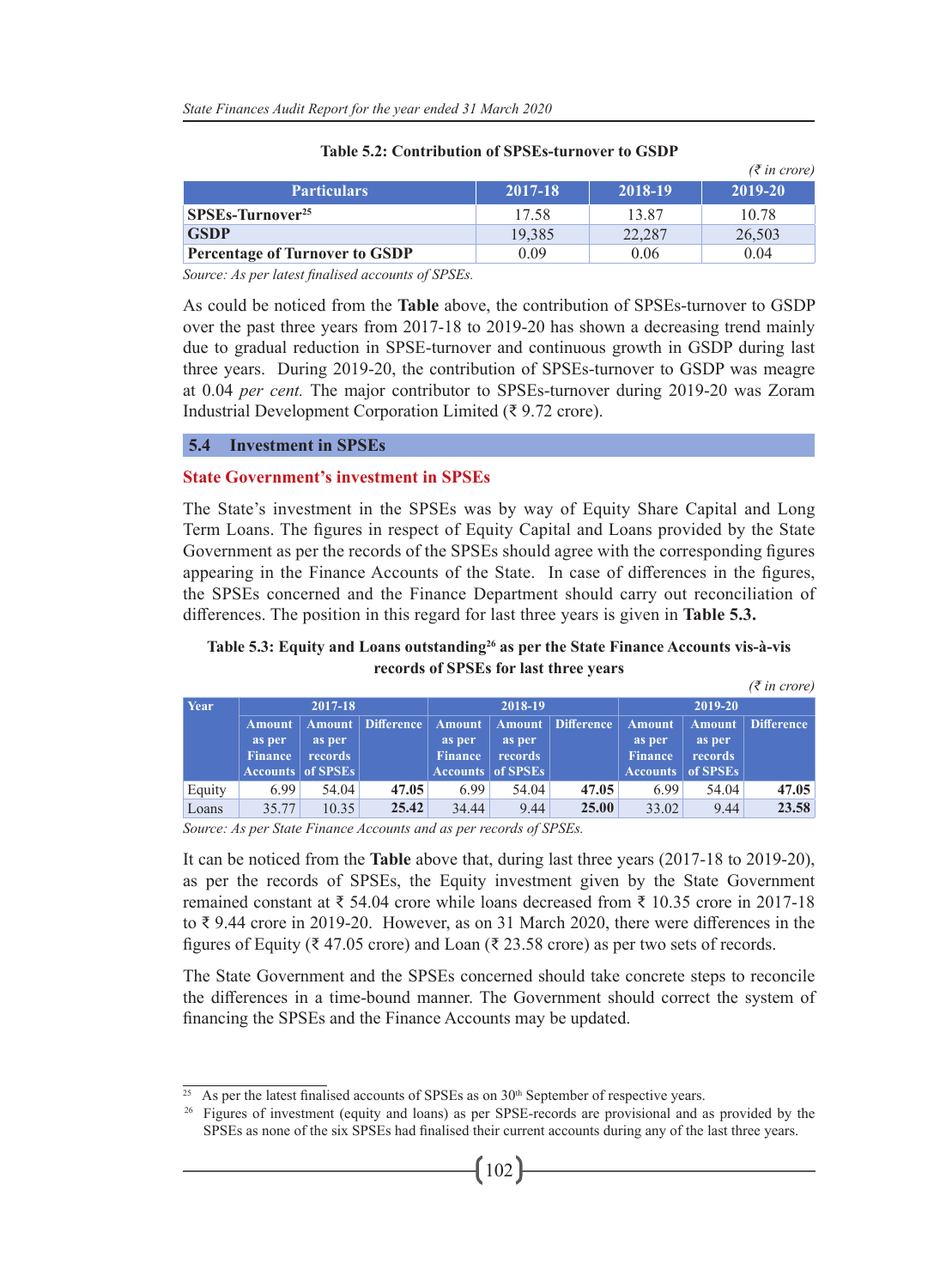# **5.5 Budgetary assistance to SPSEs**

The State Government provides financial support to SPSEs in various forms through annual budgetary allocations. The summarised details of budgetary support towards Equity, Loans and Grants/subsidies in respect of SPSEs during past three years are given in **Table 5.4.**

|                                  |                        |      |              |                          |                        | $(\bar{\xi}$ in crore) |
|----------------------------------|------------------------|------|--------------|--------------------------|------------------------|------------------------|
| <b>Particulars</b>               | 2017-18                |      | 2018-19      |                          | 2019-20                |                        |
|                                  | No. of<br><b>SPSEs</b> |      | <b>SPSEs</b> | Amount   No. of   Amount | No. of<br><b>SPSEs</b> | <b>Amount</b>          |
| Equity capital outgo from budget | N <sub>il</sub>        |      |              |                          |                        |                        |
| Loans given from budget          | Nil                    |      |              |                          |                        |                        |
| Grants/subsidy from budget       |                        | 5.17 | 2            | 4.54                     | 2                      | 5.53                   |
| <b>Total Outgo</b>               |                        | 5.17 |              | 4.54                     |                        | 5.53                   |

| Table 5.4: Details regarding annual budgetary support to SPSEs |  |  |  |  |  |
|----------------------------------------------------------------|--|--|--|--|--|
|----------------------------------------------------------------|--|--|--|--|--|

*Source: As per SPSEs records*

As can be seen from the **Table** above, the budgetary support provided by State Government to SPSEs increased from ₹ 5.17 crore in 2017-18 to ₹ 5.53 crore in 2019-20. During last three years (2017-20), the State Government has not provided any budgetary support in the form of equity capital and long term loans to SPSEs. During 2017-20, the budgetary assistance in the form of grants/subsidy was provided mainly to meet the salaries and other establishment expenditure of two SPSEs<sup>27</sup> (Zoram Industrial Development Corporation Limited and Mizoram Handloom and Handicrafts Development Corporation Limited). The State Government did not provide equity assistance to any PSUs during 2017-20.

# **5.6 Returns from Government Companies and Corporations**

# **Profit earned and Dividend paid by SPSEs**

The position of aggregate profit earned and dividend paid by profit earning SPSEs during the past three years as per the latest finalised accounts as on 30 September of respective year is given in **Table 5.5**.

| Year                                            | 2017-18 | 2018-19 | 2019-20 |
|-------------------------------------------------|---------|---------|---------|
| Number of profit earning working SPSEs          |         |         |         |
| Aggregate profit earned ( $\bar{\xi}$ in crore) | 2.94    | 2.54    | 0.82    |
| Dividend paid                                   |         |         |         |

**Table 5.5: Details of profits earned and dividend paid by working SPSEs**

As can be noticed from **Table** above, during last three years, only two to one SPSEs earned profits ranging from ₹ 2.94 crore (2017-18) to ₹ 0.82 crore (2019-20). However, none of these SPSEs had declared any dividend during the past three years. There was no recorded information about the existence of any specific policy of the State Government regarding payment of minimum dividend by the SPSEs.

During last two years (viz. 2018-19 and 2019-20), out of total six working SPSEs, only one SPSE (Zoram Industrial Development Corporation Limited) earned profit of ₹ 2.54 crore (2018-19) and  $\bar{\tau}$  0.82 crore (2019-20) respectively as per its latest finalised accounts. This

<sup>&</sup>lt;sup>27</sup> During 2019-20, the budgetary assistance of  $\bar{\tau}$  5.53 crore was received by Zoram Industrial Development Corporation Limited (₹ 3.42 crore) and Mizoram Handloom and Handicrafts Development Corporation Limited (₹ 2.11 crore).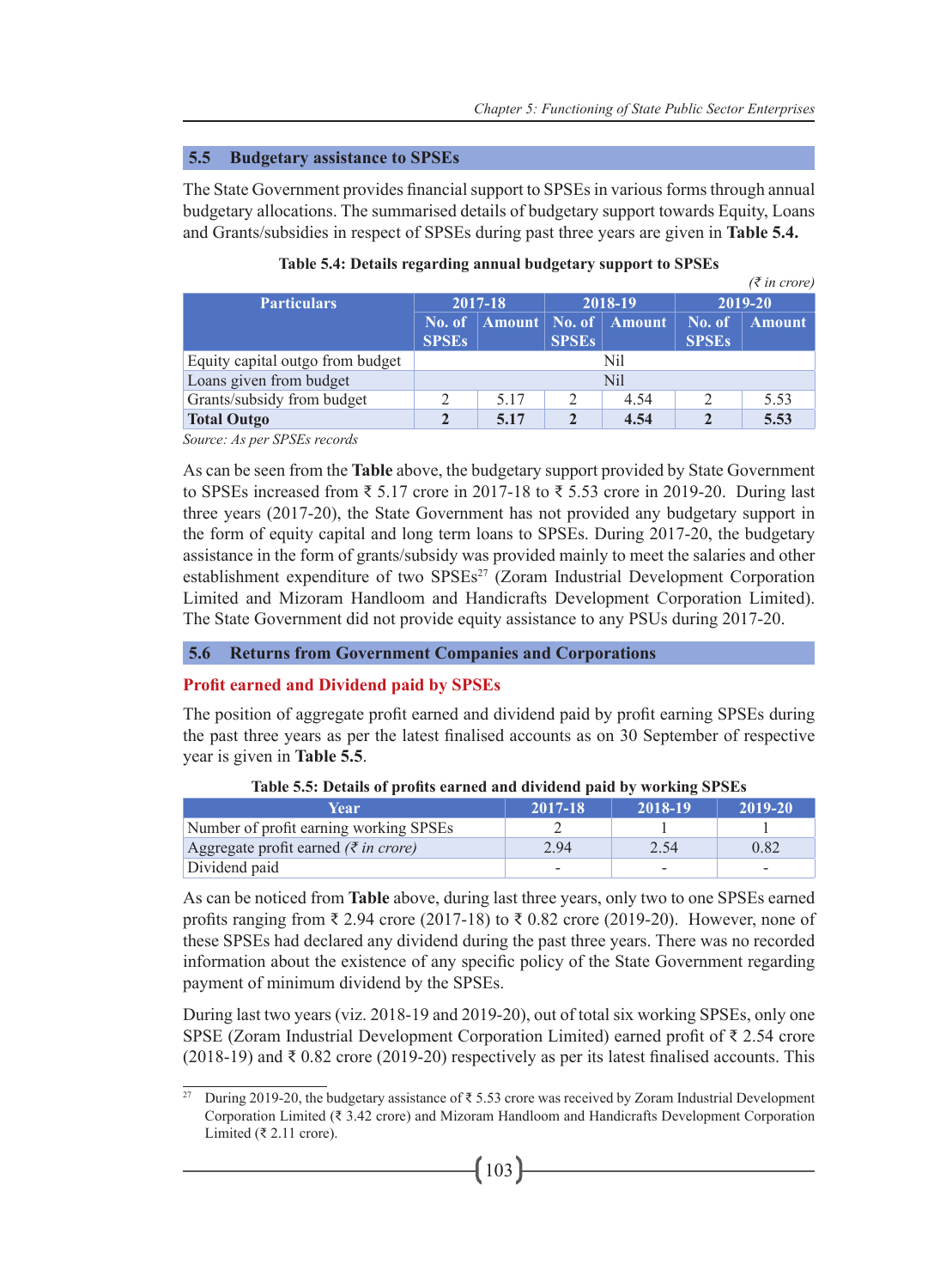indicated that the other SPSEs had not contributed towards the profits of the public sector enterprises.

# **5.7 Long Term Debt of SPSEs**

The position of outstanding Long Term Debts of the SPSEs during the last three years as per their latest finalised accounts is given in **Table 5.6**.

| Table 5.6: Position of Outstanding loans of the SPSEs |
|-------------------------------------------------------|
|-------------------------------------------------------|

*(₹ in crore*)

|                                                                  |         |         | $(x \in C \cap C)$ |
|------------------------------------------------------------------|---------|---------|--------------------|
| <b>Particulars</b>                                               | 2017-18 | 2018-19 | 2019-20            |
| Total Loans outstanding<br>(State Government and Others) $^{28}$ | 30.68   | 31.87   | 31.87              |
| State Government Loans outstanding <sup>29</sup>                 | 10.35   | 9.44    | 9.44               |

It can be noticed from the **Table** above that during 2018-19, the total long term borrowings of the SPSEs from all sources registered a meagre increase of ₹ 1.19 crore as compared to previous year (2017-18), which remained unchanged during 2019-20.

As on 31 March 2020, however, three out of six working SPSEs did not have any outstanding long term loans.

# **5.8 Operating Efficiency of SPSEs**

### **Key parameters**

The working results of the SPSEs as per their latest finalised accounts as on 30 September 2020 have been summarised under *Appendix VI.* Some of the key parameters of the operational efficiency of working SPSEs for last three years as per their latest finalised accounts as on 30 September of the respective year are given in **Table 5.7**.

|             |                                   |                    |                                                                         |                                                     |             | $(\bar{\tau}$ in crore)                  |
|-------------|-----------------------------------|--------------------|-------------------------------------------------------------------------|-----------------------------------------------------|-------------|------------------------------------------|
| <b>Year</b> | No. of<br>working<br><b>SPSEs</b> | Paid up<br>capital | <b>Net overall</b><br><b>Accumulated profits</b><br>$(+)/$ losses $(-)$ | <b>Net overall</b><br>profits $(+)/$<br>$losses(-)$ | <b>EBIT</b> | <b>Capital</b><br>Employed <sup>30</sup> |
| 2017-18     | <sub>b</sub>                      | 58.61              | $(-)$ 59.14                                                             | $(+)$ 0.08                                          | $(+)$ 0.08  | 30.15                                    |
| 2018-19     | 6                                 | 58.61              | $(-)$ 57.10                                                             | $(-) 0.33$                                          | $(-) 0.31$  | 33.38                                    |
| 2019-20     | 6                                 | 58.61              | $(-) 55.55$                                                             | $(-) 2.05$                                          | $(-) 2.03$  | 34.93                                    |

From the **Table** above, it can be seen that, over the last three years the position of the Net overall losses and 'Earnings before Interest and Tax' (EBIT) has deteriorated. However, the Capital Employed of SPSEs during 2019-20 has increased by  $\bar{\tau}$  4.78 crore in three years from ₹ 30.15 crore (2017-18) to ₹ 34.93 crore (2019-20).

Further, the net overall accumulated losses of SPSEs have decreased marginally by ₹ 3.59 crore over the period. The accumulated losses stood in the books of all the six SPSEs as per their latest finalised accounts. The major contributors to the accumulated

<sup>&</sup>lt;sup>28</sup> Interest on loans availed from sources other than State Government had been consolidated into a One Time Settlement (OTS) package in 2013.

<sup>29</sup> State Government loans are interest free.

<sup>30</sup> **Capital Employed** = Paid up share capital *plus* Free reserves and Surplus *plus* Long term loans *minus* Accumulated losses *minus* Deferred revenue expenditure.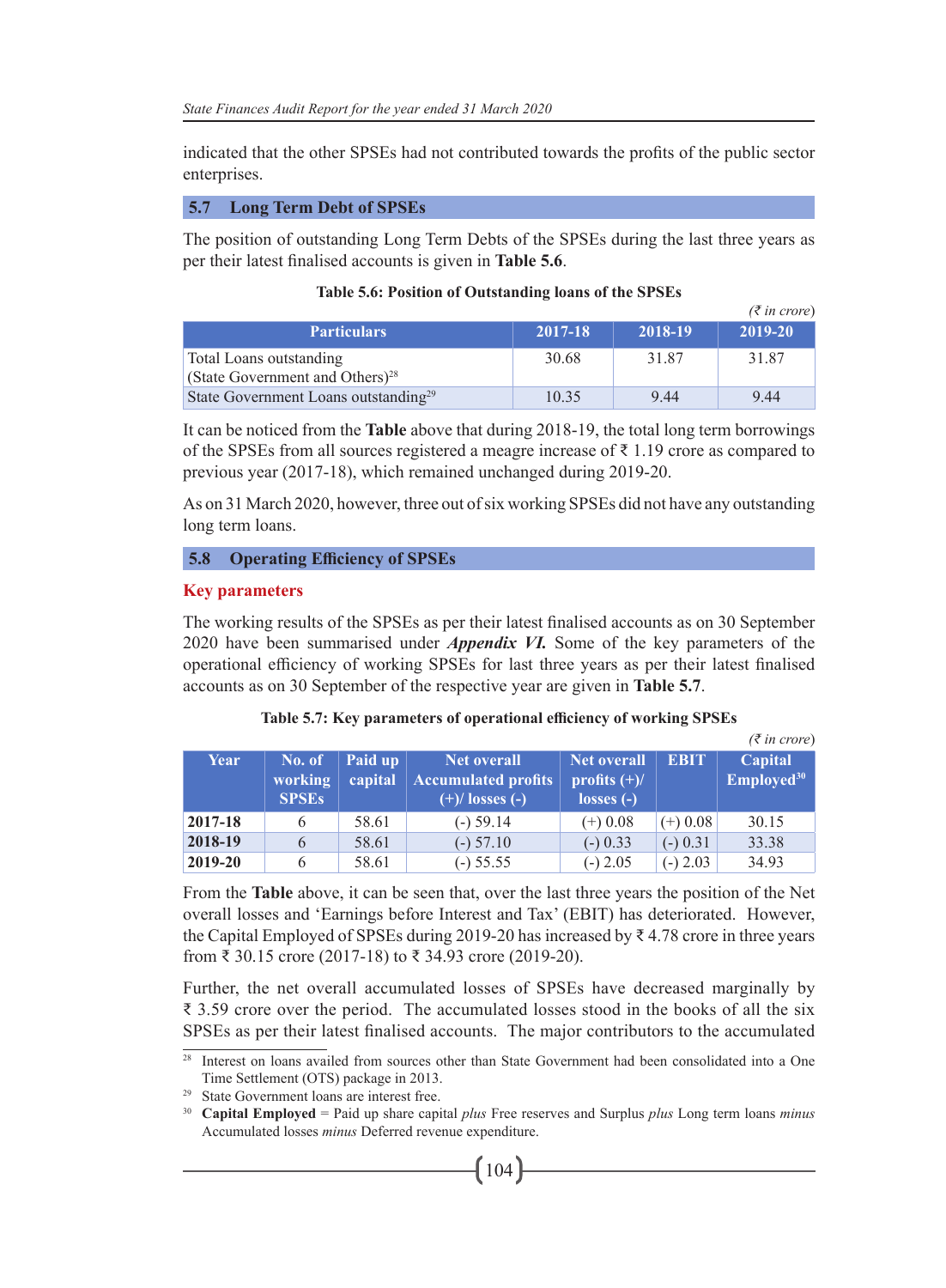losses of SPSEs during 2019-20 were Mizoram Food and Allied Industries Corporation Limited (₹ 20.91 crore) and Zoram Industrial Development Corporation Limited (₹ 14.91 crore).

# **5.9 Return on Capital Employed**

Return on Capital Employed (ROCE) is a profitability metric that measures the long term profitability and efficiency of the total capital employed by a company. Companies create value when they generate returns on the capital employed in excess of the cost of capital. ROCE is an important metric for long term lenders. ROCE is calculated by dividing a company's Earnings Before Interest and Taxes (EBIT) by the Capital Employed.

During 2019-20, the overall capital employed in respect of six SPSEs (all working) as per their latest finalised accounts was ₹ 34.93 crore. Further, out of six working SPSEs, only one SPSEs (Zoram Industrial Development Corporation Limited) had positive ROCE *(Appendix VI)*.

In comparison, however, the overall capital employed in respect of working SPSEs during the previous two years (2017-18 and 2018-19) was ₹ 30.15 crore and ₹ 33.38 crore respectively. Further, out of six working SPSEs, only two and one SPSEs<sup>31</sup> had positive ROCE during 2017-18 and 2018-19 respectively.

# **5.10 Return on Equity (ROE)**

Return on equity**<sup>32</sup>** (ROE) is a measure of financial performance of companies calculated by dividing the 'net income earned' by the Equity. During 2019-20, only one working SPSE earned profit (₹ 0.82 crore) as per its latest finalised accounts as on 30 September 2020 (*Appendix VI)*. The ROE of this profit making SPSE was 5.20 *per cent* as detailed in **Table 5.8** below**.**

| <b>SL</b> | <b>Name of the Company</b>                       | <b>Near of</b> | <b>ROE</b>                                             |
|-----------|--------------------------------------------------|----------------|--------------------------------------------------------|
| $N_{0.7}$ |                                                  |                | $\vert$ Accounts $\vert$ (in <i>per cent</i> ) $\vert$ |
|           | Zoram Industrial Development Corporation Limited | 2018-19        | 5.20                                                   |

# **5.11 SPSEs Incurring Losses**

The position of aggregate losses incurred by loss making working SPSEs during the past three years as per their latest finalised accounts is given **Table 5.9**.

| Table 5.9: Details of loss making working SPSEs |  |  |  |  |  |
|-------------------------------------------------|--|--|--|--|--|
|-------------------------------------------------|--|--|--|--|--|

| Year                                      | 2017-18 | 2018-19 | 2019-20 |
|-------------------------------------------|---------|---------|---------|
| Total No. of working SPSEs                |         |         |         |
| Number of loss making working SPSEs       |         |         |         |
| Aggregate losses ( $\bar{\tau}$ in crore) | 2.86    | 2.87    | 2.87    |

The details of major contributors to losses of working SPSEs ( $\bar{\tau}$  2.61 crore) incurred during 2019-20 are given in **Table 5.10** below:

<sup>&</sup>lt;sup>31</sup> SPSEs with positive ROCE: Zoram Industrial Development Corporation Limited (2017-18 and 2018-19) and Mizoram Handloom and Handicrafts Development Corporation Limited (2017-18).

<sup>&</sup>lt;sup>32</sup> **Return on Equity** = (Net Profit after Tax and preference Dividend  $\div$  Equity) x 100, where **Equity** = Paid up Capital *plus* Free Reserves *minus* Accumulated Loss *minus* Deferred Revenue Expenditure.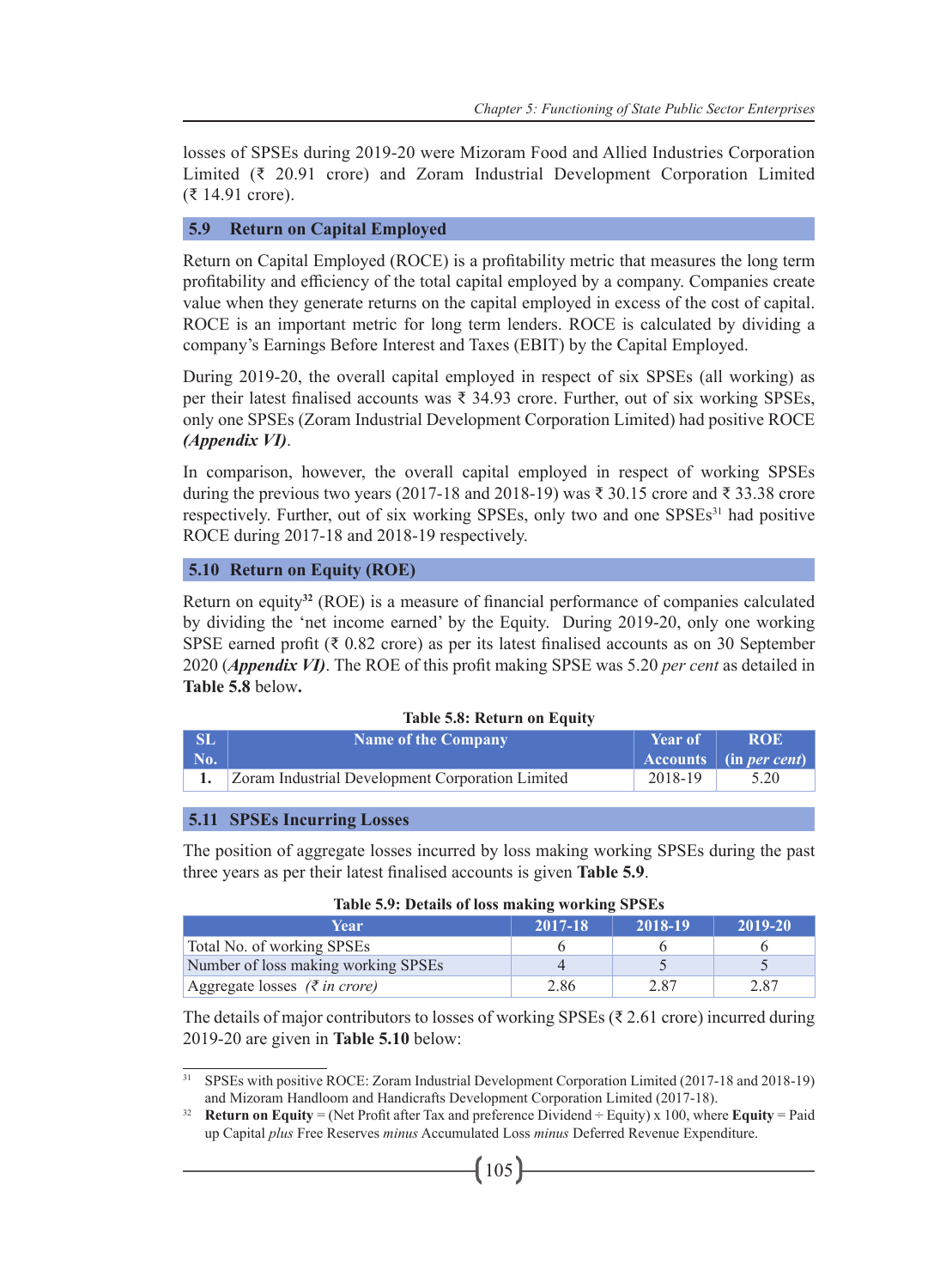|     |                                                        |                         | $(\bar{\xi}$ in crore) |
|-----|--------------------------------------------------------|-------------------------|------------------------|
| SI. | Name of the Company                                    | <b>Latest finalised</b> | Net Loss               |
| No. |                                                        | accounts                |                        |
|     | Mizoram Food and Allied Industries Corporation Limited | 2014-15                 | 1.59                   |
|     | Mizoram Agricultural Marketing Corporation Limited     | 2010-11                 | 1.02                   |
|     | Total                                                  |                         | 2.61                   |

## **Table 5.10: Major contributors to losses of working SPSEs during 2019-20**

From the **Table** above, it can be noticed that more than 90 *per cent* of the losses incurred by working SPSEs during 2019-20 were contributed by the above mentioned two SPSEs.

# **5.12 SPSEs having Complete Erosion of Capital**

The aggregate paid-up capital and accumulated losses of six working SPSEs as per their latest finalised accounts as on 30 September 2020 were ₹ 58.61 crore and (-) ₹ 55.55 crore respectively. Analysis of investment and accumulated losses of these SPSEs revealed that the accumulated losses of three working SPSEs (₹ 28.00 crore) had completely eroded their paid-up capital (₹ 25.60 crore) as detailed in **Table 5.11**.

# **Table 5.11: Erosion of Capital of SPSEs**

|                                                        |                                 |         | $(\bar{\xi}$ in crore)                 |
|--------------------------------------------------------|---------------------------------|---------|----------------------------------------|
| <b>Name of SPSE</b>                                    | Latest<br>finalised<br>accounts | capital | Paid up   Accumulated<br><b>losses</b> |
| Mizoram Agricultural Marketing Corporation Limited     | 2010-11                         | 5.45    | $(-) 6.91$                             |
| Mizoram Food and Allied Industries Corporation Limited | 2014-15                         | 20.00   | $(-) 20.91$                            |
| Mizoram Mineral Development Corporation Limited        | 2014-15                         | 0.15    | $(-) 0.18$                             |
| <b>Total</b>                                           |                                 | 25.60   | $(-) 28.00$                            |

*Source: As per records of SPSEs*

# **5.12.1 Net worth erosion-age analysis**

All the six PSUs had accumulated huge losses leading to erosion of the Net worth of the six working SPSEs of the state during the last three years as shown in the table given below:

|                         |                     |           |           | (1.111)   |
|-------------------------|---------------------|-----------|-----------|-----------|
| SI.                     | <b>Name of SPSE</b> | Net worth |           |           |
| No.                     |                     | 2017-18   | 2018-19   | 2019-20   |
|                         | <b>MAMCO</b>        | $(-)1.46$ | $(-)1.46$ | $(-)1.46$ |
| $\overline{2}$          | <b>ZIDCO</b>        | $(-)1.36$ | $(-)0.68$ | $(+)0.87$ |
| 3                       | <b>ZENICS</b>       | $(+)0.64$ | $(+)0.64$ | $(+)0.64$ |
| $\overline{\mathbf{4}}$ | <b>MIFCO</b>        | $(-)0.91$ | $(-)0.91$ | $(-)0.91$ |
| 5                       | ZOHANDCO            | $(+)3.96$ | $(+)3.95$ | $(+)3.95$ |
| 6                       | <b>MMDCL</b>        | $(-)0.03$ | $(-)0.03$ | $(-)0.03$ |
|                         | Total               | $(+)0.84$ | $(+)1.51$ | $(+)3.06$ |

#### **Table 5.12: Net worth erosion-age analysis**

*(₹ in crore)*

It can be seen from the table above that the paid-up capital of four working SPSEs out of six had completely eroded during the years 2017-19 which reduced to three SPSEs during 2019-20.

Accumulation of huge losses by these SPSEs had eroded public wealth, which is a cause of serious concern and the State Government needs to either improve their profitability or fully review the working of these SPSEs for continuing their operations.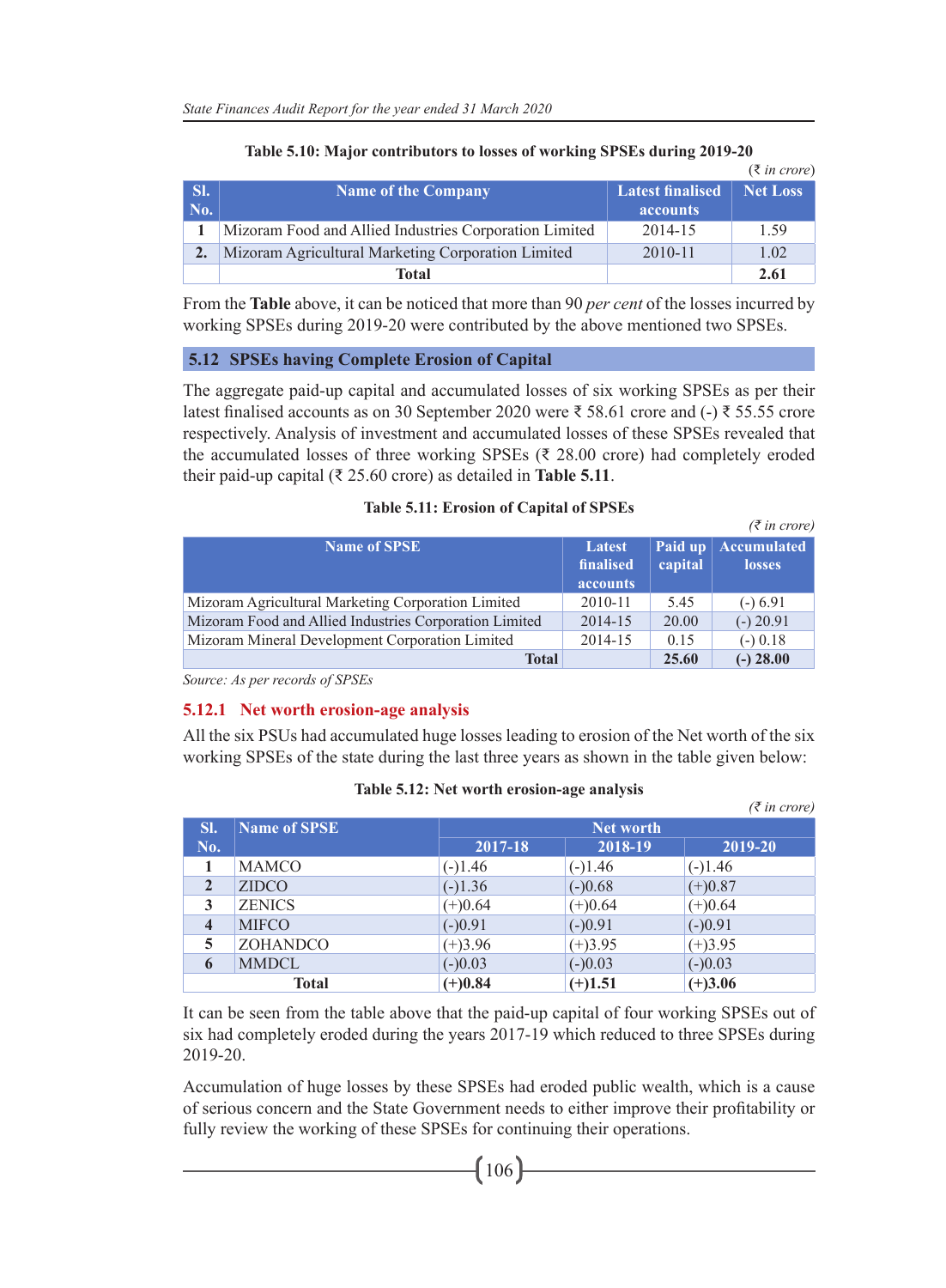# **OVERSIGHT ROLE OF COMPTROLLER & AUDITOR GENERAL OF INDIA**

# **5.13 Audit of State Public Sector Enterprises (SPSEs)**

Comptroller & Auditor General of India (CAG) appoints the statutory auditors of a Government Company and Government Controlled Other Company under Section 139 (5) and (7) of the Companies Act, 2013. CAG has a right to conduct a supplementary audit and supplement or comment upon the Audit Report of the statutory auditor. Statutes governing some corporations require that their accounts be audited by the CAG and a report be submitted to the State Legislature.

# **5.14 Appointment of Statutory Auditors of SPSEs by CAG**

Sections 139 (5) of the Companies Act, 2013 provides that the statutory auditors in case of a Government Company or Government Controlled Other Company are to be appointed by the CAG within a period of 180 days from the commencement of the financial year. The State of Mizoram has total six SPSEs (all Government companies) and the statutory auditors of all six SPSEs are appointed by the CAG.

# **5.15 Submission of accounts by SPSEs**

# **Need for timely submission**

According to Section 394 of the Companies Act 2013, Annual Report on the working and affairs of a Government Company, is to be prepared within three months of its Annual General Meeting (AGM) and as soon as may be after such preparation laid before the State Legislature together with a copy of the Audit Report and any comments upon or supplement to the Audit Report, made by the CAG. This mechanism provides the necessary Legislative control over the utilization of public funds invested in the companies from the State budget.

Section 96 of the Companies Act, 2013 requires every company to hold AGM of the shareholders once in every calendar year. It is also stated that not more than 15 months shall elapse between the date of one AGM and that of the next. Further, Section 129 of the Companies Act, 2013 stipulates that the audited Financial Statement for the financial year has to be placed in the said AGM for their consideration.

Section 129 (7) of the Companies Act, 2013 also provides for levy of penalty like fine and imprisonment on the persons including directors of the company responsible for noncompliance with the provisions of Section 129 of the Companies Act, 2013.

Despite above, annual accounts of various SPSEs were pending as on 30 September 2020, as discussed below.

# **5.16 Timeliness in preparation of accounts by SPSEs**

The details relating to finalisation of accounts by six working SPSEs (all Government Companies) during the last three years as of 30 September of respective year are given **Table 5.13.**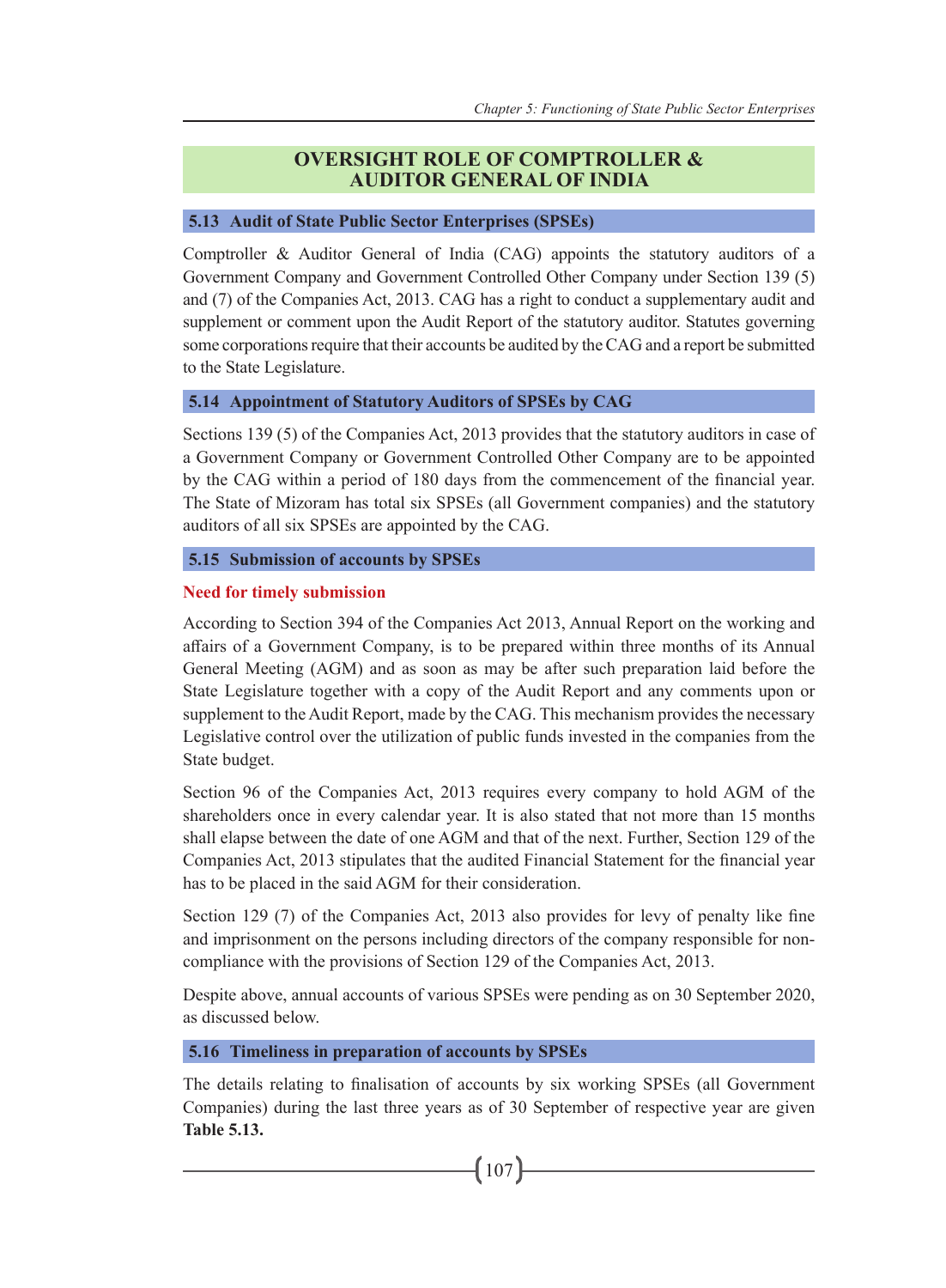| Table 3.13. I USILION FEIALING TO MITALISATION OF ACCOUNTS OF WOLKING ST SES |                                                  |        |          |                                  |
|------------------------------------------------------------------------------|--------------------------------------------------|--------|----------|----------------------------------|
| <b>Sl. No.</b>                                                               | <b>Particulars</b>                               |        |          | $\sqrt{2017-18}$ 2018-19 2019-20 |
|                                                                              | Number of working SPSEs                          |        |          |                                  |
| 2.                                                                           | Number of Accounts finalised during the year     |        |          |                                  |
| 3.                                                                           | Number of Accounts in arrears                    | 24     | 28       | 32                               |
| 4.                                                                           | Number of Working SPSEs with arrears in Accounts |        |          |                                  |
| 5.                                                                           | Extent of arrears (number in years)              | 2 to 8 | $1$ to 9 | 1 to 10                          |

**Table 5.13: Position relating to finalisation of Accounts of working SPSEs**

As could be seen from the **Table 5.13**, the number of SPSEs Accounts in arrears had increased gradually from 24 Accounts (2017-18) to 32 Accounts (2019-20) due to deficiency in finalising at least one year Accounts by each SPSEs during each of the last three years. During 2019-20, out of six SPSEs, only one SPSE (Zoram Industrial Development Corporation Limited) had submitted two Annual Accounts (2017-18 and 2018-19) to PAG, Mizoram for supplementary audit. One of these two Accounts was selected for supplementary audit (2017-18) while the other was issued a 'Non-Review Certificate'. None of the SPSEs has prepared their up-to-date Accounts (2019-20) as on 30 September 2020. The highest pendency of accounts pertained to Zoram Electronics Development Corporation Limited (10 Accounts) and Mizoram Agricultural Marketing Corporation Limited (nine Accounts) as detailed in *Appendix VI.*

The Administrative Departments concerned have the responsibility to oversee the activities of these entities and to ensure that the accounts of SPSEs under their control are finalised and adopted by the SPSEs within the stipulated period.

# **5.17 CAG's oversight - Audit of accounts and supplementary audit**

# **Financial reporting framework**

Companies are required to prepare the financial statements in the format laid down in Schedule III to the Companies Act, 2013 and in adherence to the mandatory Accounting Standards prescribed by the Central Government, in consultation with National Advisory Committee on Accounting Standards. The statutory corporations are required to prepare their accounts in the format prescribed under the rules, framed in consultation with the CAG and any other specific provision relating to accounts in the Act governing such corporations.

# **5.18 Audit of accounts of Government Companies by Statutory Auditors**

The statutory auditors appointed by the CAG under Section 139 of the Companies Act 2013, conduct audit of accounts of the Government Companies and submit their report thereon in accordance with Section 143 of the Companies Act, 2013.

The CAG plays an oversight role by monitoring the performance of the statutory auditors in audit of the public sector enterprises with the overall objective that the statutory auditors discharge the functions assigned to them properly and effectively.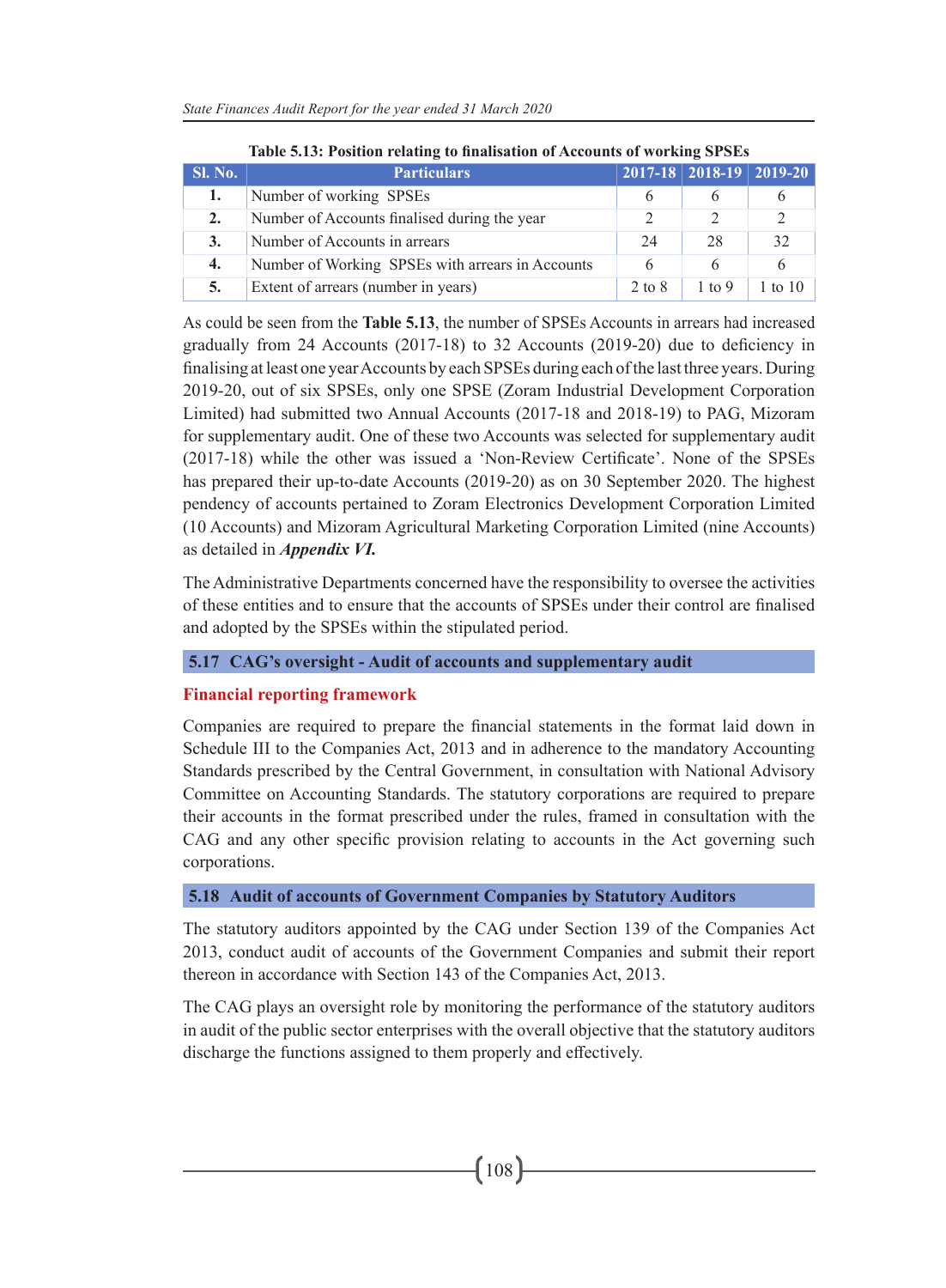This function is discharged by exercising the power:

- to issue directions to the statutory auditors under Section 143 (5) of the Companies Act, 2013 and
- to supplement or comment upon the statutory auditor's report under Section 143 (6) of the Companies Act, 2013.

#### **5.19 Supplementary Audit of accounts of Government Companies**

The prime responsibility for preparation of financial statements in accordance with the financial reporting framework prescribed under the Companies Act, 2013 or other relevant Act is of the Management of an entity.

The statutory auditors appointed by the CAG under section 139 of the Companies Act, 2013 are responsible for expressing an opinion on the financial statements under section 143 of the Companies Act, 2013 based on independent audit in accordance with the Standard Auditing Practices of Institute of Chartered Accountants of India (ICAI) and directions given by the CAG. The statutory auditors are required to submit the Audit Report to the CAG under Section 143 of the Companies Act, 2013.

The certified accounts of selected Government Companies along with the report of the statutory auditors are reviewed by CAG by carrying out a supplementary audit. Based on such review, significant audit observations, if any, are reported under Section 143 (6) of the Companies Act, 2013 to be placed before the Annual General Meeting.

#### **5.20 Result of CAG's oversight role**

#### **Audit of accounts of SPSEs**

#### **Government Companies/ Government Controlled Other Companies**

During 2019-20, one SPSE (working company) had forwarded two Accounts to the Principal Accountant General, Mizoram; of which, one year Accounts were selected for Supplementary audit during the year. Non-Review Certificates (NRC) was issued against the remaining one year Accounts.

The audit reports of Statutory Auditors appointed by the C&AG and the supplementary audit conducted by the CAG indicated that the quality of maintenance of SPSEs' accounts needs to be improved substantially. The results of the review are detailed below:

# **Significant comments of the CAG issued as supplement to the statutory auditors' reports on Government Companies**

Some of the significant comments issued on financial statements of the Government Companies are detailed **Table 5.14**.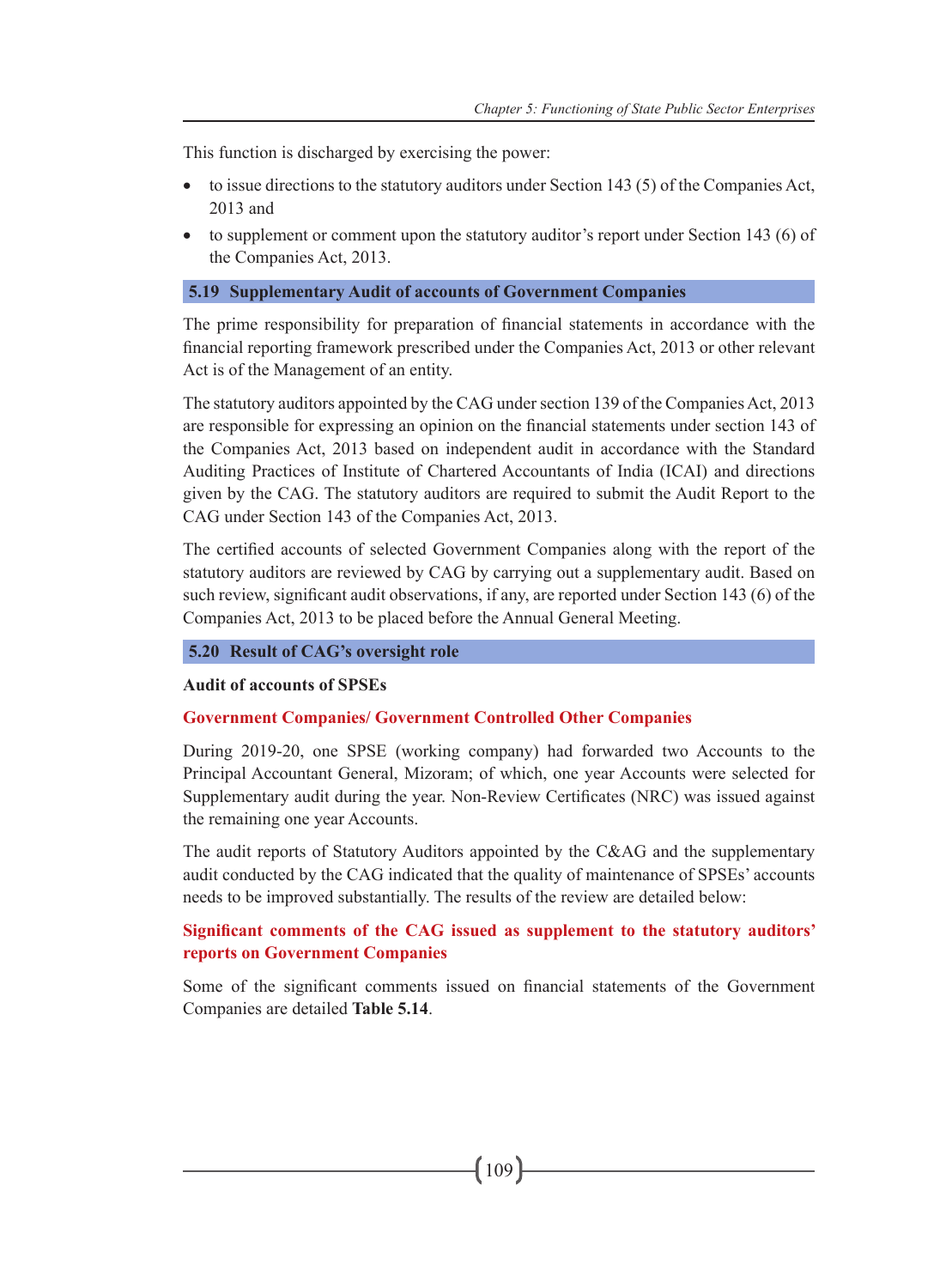| Name of the<br>Company                                                                             | <b>Comments</b>                                                                                                                                                                                                                                                                                                                                                                                                                                                                                                                                                                                                                                                                                                                        |
|----------------------------------------------------------------------------------------------------|----------------------------------------------------------------------------------------------------------------------------------------------------------------------------------------------------------------------------------------------------------------------------------------------------------------------------------------------------------------------------------------------------------------------------------------------------------------------------------------------------------------------------------------------------------------------------------------------------------------------------------------------------------------------------------------------------------------------------------------|
| Zoram Industrial<br>Development<br>Corporation Limited<br>(Year of Accounts:<br>$2017 - 18$        | <b>Balance Sheet</b><br><b>Equity and Liabilities</b><br>Other long term liabilities (Note 3)<br>Interest accrued and due on NMDFC refinance: ₹2.68 crore<br>This is understated by $\bar{\tau}$ 4.69 crore due to short provisioning towards<br>interest liability (including penal interest and LD) payable due to default<br>in repayment of National Minority Development Financial Corporation<br>(NMDFC) loan as per the Demand Notice served (March 2018) by<br>NMDFC. This has correspondingly resulted in overstatement of 'profit<br>for the year' to the same extent.                                                                                                                                                       |
| Zoram Industrial<br>Development<br><b>Corporation Limited</b><br>(Year of Accounts:<br>$2017 - 18$ | <b>Balance Sheet</b><br><b>Equity and Liabilities</b><br>HUDCO Refinance: ₹9.55 crore<br>This is understated by $\bar{\xi}$ 5.27 crore due to short accounting of interest<br>overdues payable against HUDCO Refinance loan as on 31 March 2018<br>as per the Demand Notice served (March 2018) by HUDCO. This has<br>correspondingly resulted in overstatement of 'Profit for the year' to the<br>same extent.<br>Further, the Company did not disclose the fact regarding its OTS proposal<br>to liquidate the HUDCO Refinance loan, which failed (26.09.2013)<br>subsequently even after making initial deposit towards OTS dues                                                                                                    |
|                                                                                                    | <b>General</b><br>1. The closing balance of inventories ( $\bar{\tau}$ 0.44 crore) as depicted under<br>Note-13 (Changes in Inventories) to the 'financial statements' could<br>not be authenticated in the absence of complete supporting records.<br>The contention of the Statutory Auditor regarding valuation of closing<br>inventories at cost (refer Annexure-I of the Audit Report) could also not<br>be verified in the absence of the supporting calculation sheet.<br>Further, missing/ shortage of 26,151 liquor bottles of different brands<br>pertaining to the period 2015-16 as reported (18. March 2018) during<br>internal audit/physical verification of inventories was not suitably<br>disclosed in the accounts. |

# **Table 5.14: Gist of significant comments on the accounts of the SPSEs**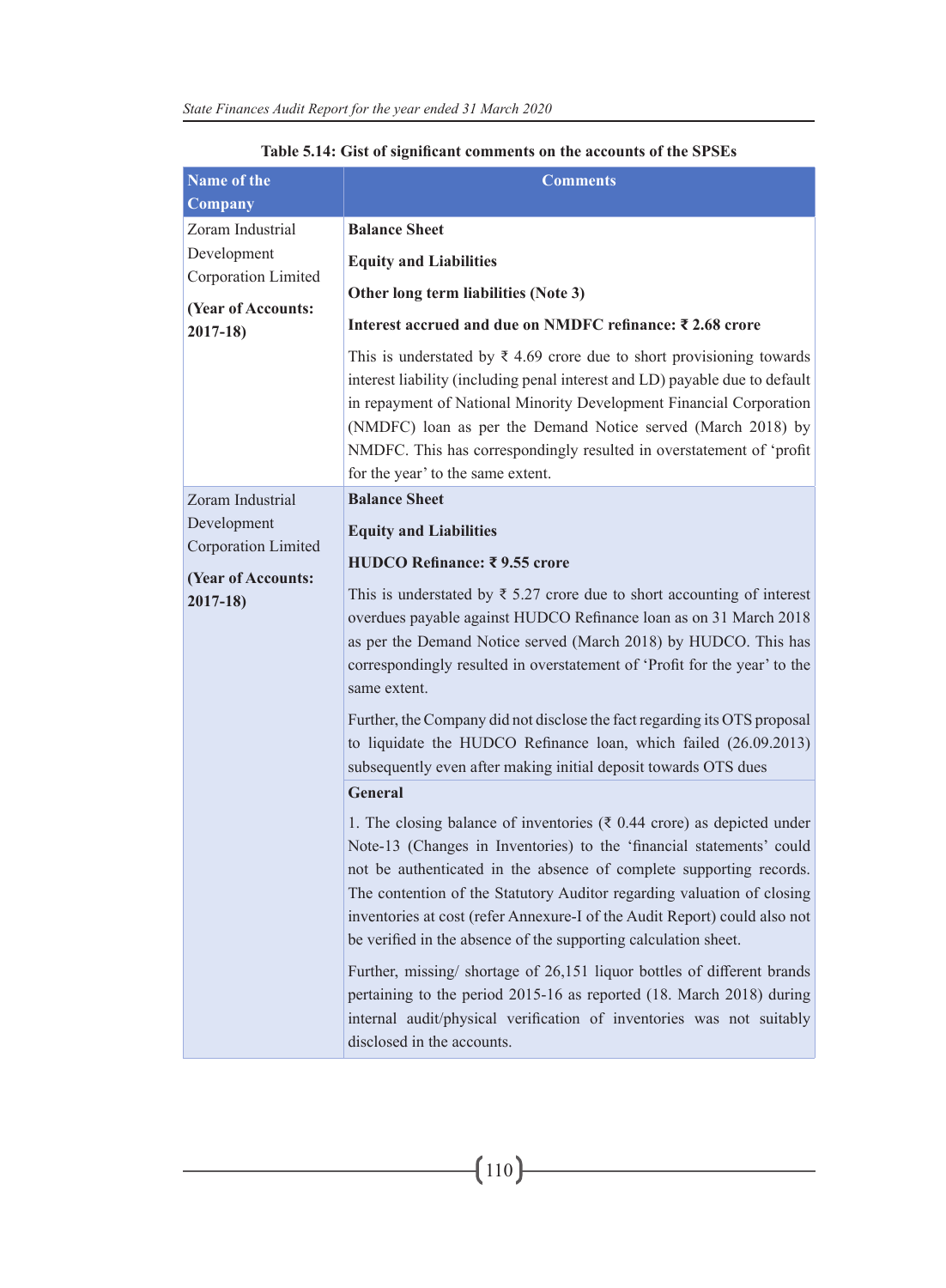| Name of the                                                                                                                                                                                                                                                                                                                                                                                                                                                                                                                                                                                                                                                                                                                                                 | <b>Comments</b>                                                                                                                                                                                                                                                                                                                                                                                                                                                                                                                                                                                             |  |  |
|-------------------------------------------------------------------------------------------------------------------------------------------------------------------------------------------------------------------------------------------------------------------------------------------------------------------------------------------------------------------------------------------------------------------------------------------------------------------------------------------------------------------------------------------------------------------------------------------------------------------------------------------------------------------------------------------------------------------------------------------------------------|-------------------------------------------------------------------------------------------------------------------------------------------------------------------------------------------------------------------------------------------------------------------------------------------------------------------------------------------------------------------------------------------------------------------------------------------------------------------------------------------------------------------------------------------------------------------------------------------------------------|--|--|
| <b>Company</b>                                                                                                                                                                                                                                                                                                                                                                                                                                                                                                                                                                                                                                                                                                                                              |                                                                                                                                                                                                                                                                                                                                                                                                                                                                                                                                                                                                             |  |  |
|                                                                                                                                                                                                                                                                                                                                                                                                                                                                                                                                                                                                                                                                                                                                                             | 2. Refer Auditors' qualification under Annexure I of their Audit<br>Report, regarding non-maintenance of Fund Accounting relating to<br>JNV agreement for construction of School and improper accounting of<br>expenses and funds received by the Company for JNV works.                                                                                                                                                                                                                                                                                                                                    |  |  |
| As per paragraph 21 of AS-7 (Construction Contracts), revenue and<br>costs associated with the construction contract should be recognised in<br>the Accounts with reference to the 'Stage of completion of the contract<br>activity at the reporting date'. Further, as per para 38 and 39 of AS-7, it is<br>mandatory, among other things, to make adequate disclosures with regard<br>to (i) method used to determine the stage of completion of contract in<br>progress; (ii) method used to determine the revenue recognised against<br>the construction contract during the period (iii) aggregate amount of<br>costs incurred and recognised profits (less recognised losses) upto the<br>reporting date; and (iii) amount of advances received, etc. |                                                                                                                                                                                                                                                                                                                                                                                                                                                                                                                                                                                                             |  |  |
|                                                                                                                                                                                                                                                                                                                                                                                                                                                                                                                                                                                                                                                                                                                                                             | During the year, the Company received $\bar{\xi}$ 4.15 crore from Novodaya<br>Vidyalaya Samiti for the construction of school building in the State<br>of Mizoram. As against this, the Company during the year, has booked<br>₹ 3.08 crore as 'revenue' (Other Operating Revenues-Note 13) and<br>$\bar{\xi}$ 3.19 crore as 'expenditure' (other expenses-Note 15) in the 'Statement'<br>of Profit and Loss' against the construction contract.<br>The Company, however, failed to make mandatory disclosures on the<br>issues mentioned above as per the requirements of paragraphs 38 and<br>39 of AS-7. |  |  |

#### **5.21 Management Letters**

One of the objectives of financial audit is to establish communication on audit matters arising from the audit of financial statements between the auditor and those charged with the responsibility of governance of the corporate entity.

The material observations on the financial statements of SPSEs were reported as comments by the CAG under Section 143 (6)(b) of the Companies Act, 2013. Besides these comments on accounts, irregularities or deficiencies observed by CAG in the financial reports or in the reporting process, are also communicated to the management through a 'Management Letter' for taking corrective action. These deficiencies generally related to -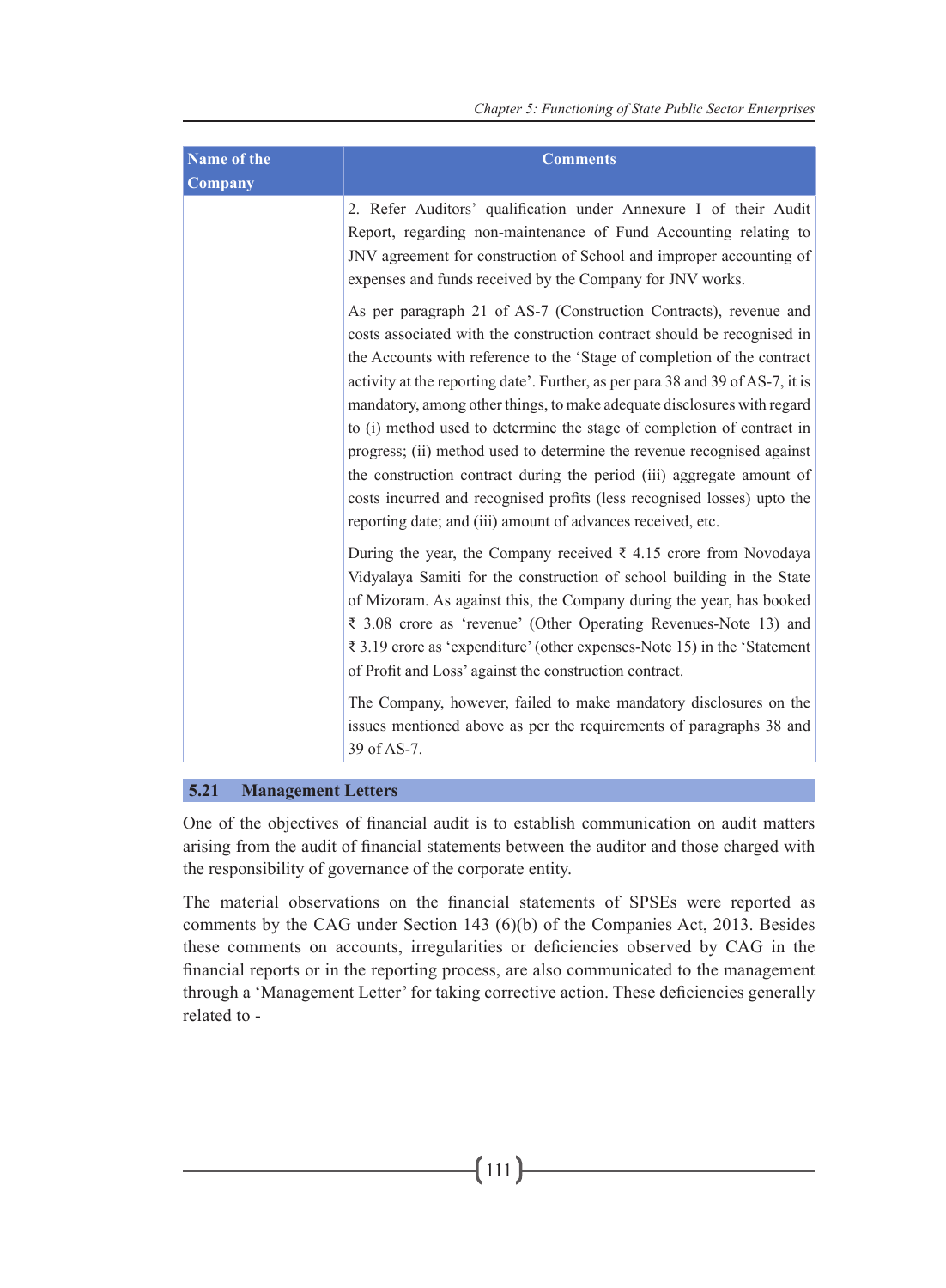- application and interpretation of accounting policies and practices,
- adjustments arising out of audit that could have a significant effect on the financial statements and
- inadequate or non-disclosure of certain information on which management of the concerned PSE gave assurances that corrective action would be taken in the subsequent year.

No 'Management Letters' were issued to SPSEs during the year.

# **5.22 Conclusion**

As on 31 March 2020, the State of Mizoram had total six SPSEs (all working Government companies). As on 31 March 2020, there were differences in the figures of State's investment in Equity (₹ 47.05 crore) and Loan (₹ 23.58 crore) of SPSEs as per State Finance Accounts vis-à-vis records of SPSEs.

During 2019-20 the State Government has provided budgetary support of  $\bar{\xi}$  5.53 crore to two SPSEs in the form of Grants/subsidy to meet the salaries and other establishment expenditure. The recipients of the budgetary assistance were Zoram Industrial Development Corporation Limited (₹ 3.42 crore) and Mizoram Handloom and Handicrafts Development Corporation Limited ( $\bar{\tau}$  2.11 crore). The State Government did not provide equity assistance to any PSUs during 2017-20.

During 2019-20, out of six working SPSEs, only one SPSE earned profits ( $\bar{\tau}$  0.82 crore) as per its latest finalised accounts. Further, the accumulated losses ( $\overline{\xi}$  28.00 crore) of three working SPSEs had completely eroded their paid-up capital (₹ 25.60 crore).

As on 30 September 2020, all six working SPSEs had a total arrear of total 32 Accounts ranging from one to 10 Accounts. The highest pendency of accounts pertained to Zoram Electronics Development Corporation Limited (10 Accounts) and Mizoram Agricultural Marketing Corporation Limited (nine Accounts).

#### **5.23 Recommendations**

- *i. The State Government and the SPSEs concerned should take concrete steps to reconcile the differences in the investment figures (Equity and Long term Loans) of the State Government as appearing in the State Finance Accounts vis-à-vis SPSE records in a time-bound manner.*
- *ii. Accumulation of huge losses by three out of six working SPSEs had eroded public wealth, which is a cause of concern and the State Government needs to either improve their profitability or fully review the working of these SPSEs for continuing their operations.*